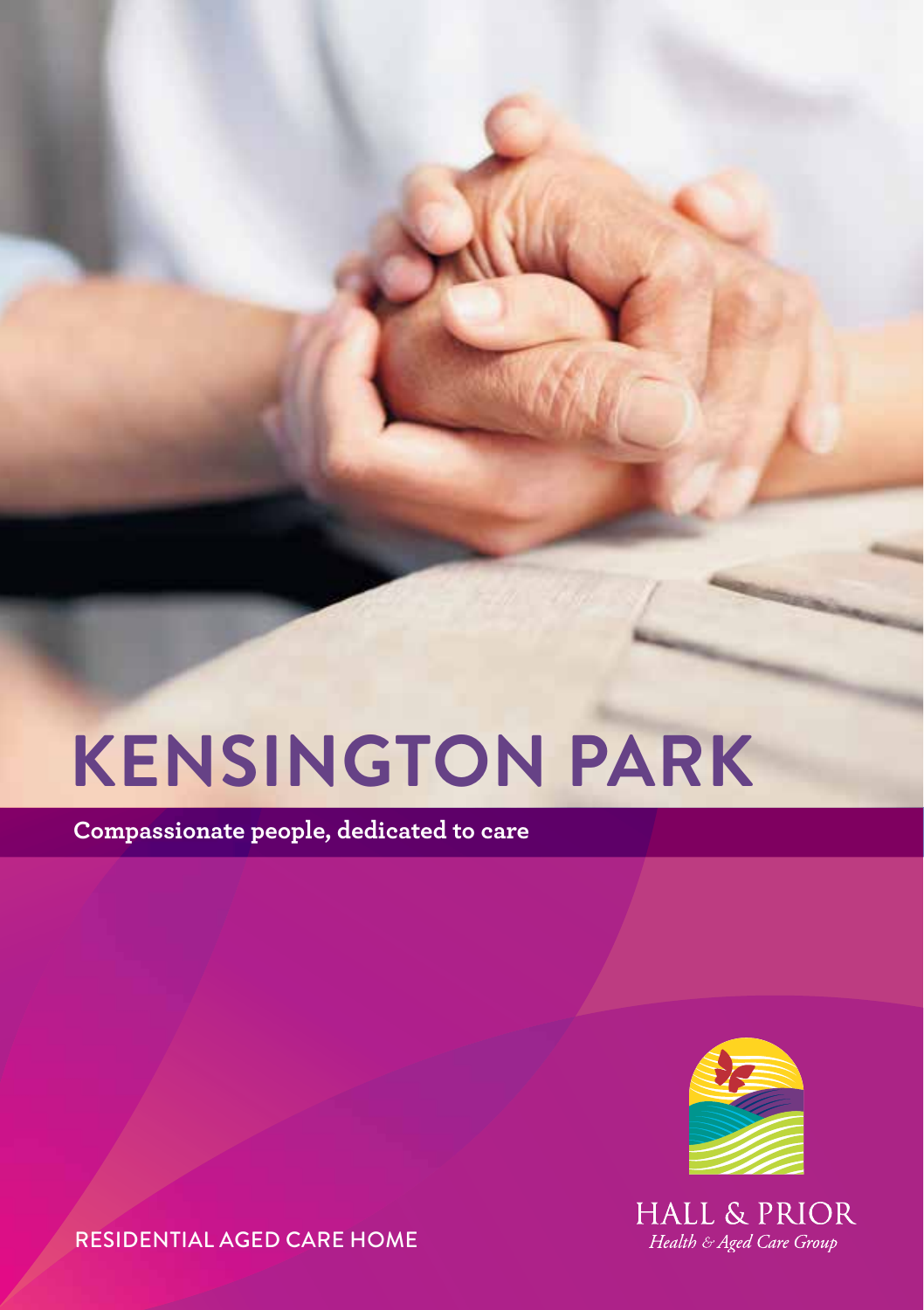*We look forward to welcoming you to our home.*

**COOCCOOCCOOC** 

### AGED CARE HOME **Welcome to** Kensington Park

-000000000000

Kensington Park Aged Care Home is part of the Hall & Prior Health and Aged Care Group: a family-owned organisation with a passion for providing quality aged care.

Our home is led by an experienced Director of Nursing who works alongside a team of compassionate, dedicated professionals to ensure that you feel well cared for.

We provide each individual in our care with the support they need to continue enjoying meaningful and happy lives.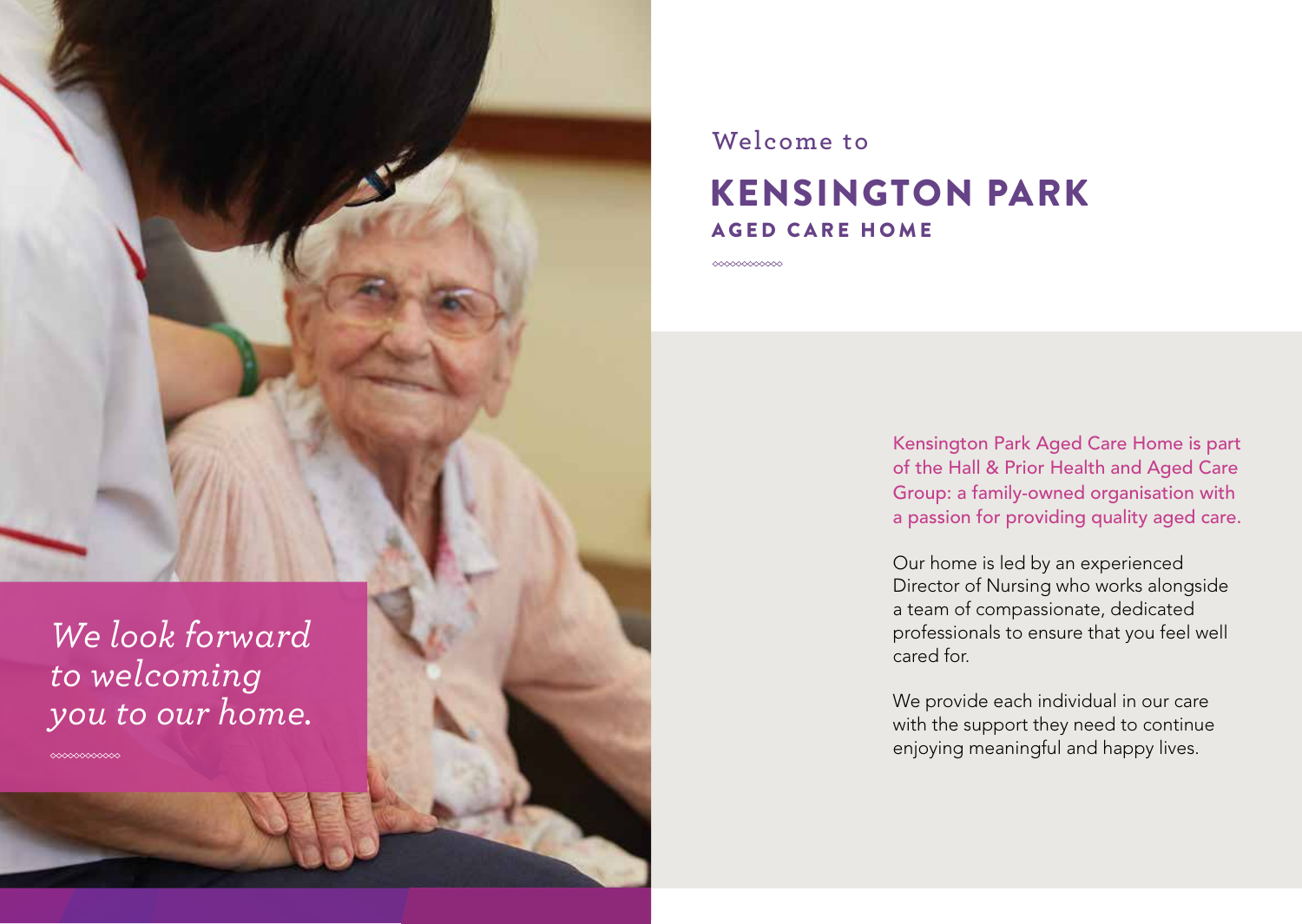### TO CALL HOME **A place**

ೲೲೲೲೲೲ

Kensington Park provides safe and secure care for residents with dementia in the peaceful suburb of Kensington.

Kensington Park provides safe and secure care for residents with dementia in the peaceful suburb of Kensington. Many of our single and companion rooms have views of the tranquil gardens that surround the home. These gardens provide a beautiful setting for outdoor barbecues, morning teas and concerts.

Staying active and socialising is an important part of a healthy lifestyle. Our activity program changes each month, but will always include bus trips and outings, arts and crafts, movie days and theme days to look forward to. We welcome family and friends to visit at any time.

Our staff are committed to providing the highest quality of care for older people with dementia, winning a Better Practice Award for their Pain Management Program.



*Many of our rooms have views of the tranquil gardens that surround the home.*

mmmm

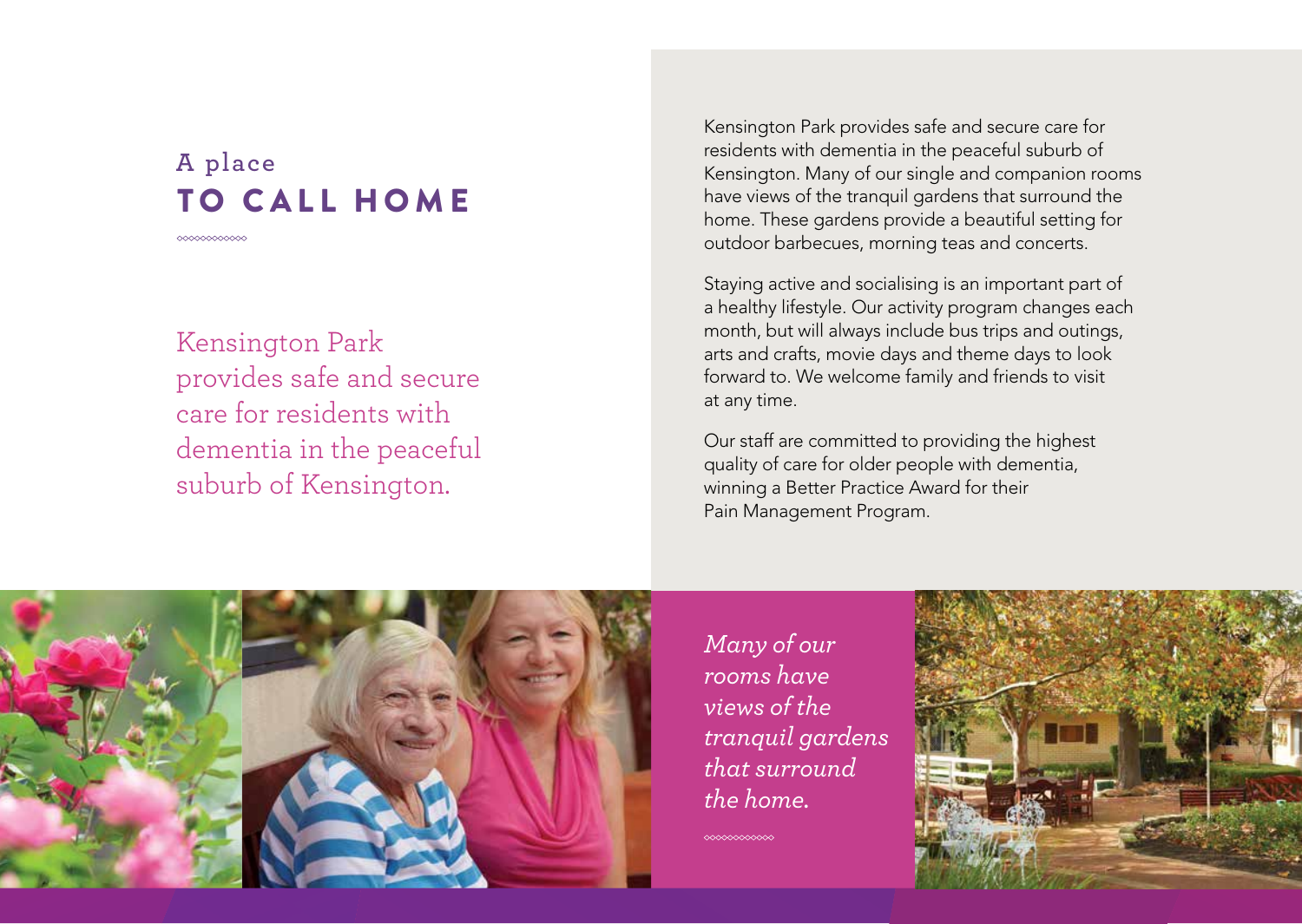### Kensington Park **Care at**

**ANNANOMANO** 

It's our priority to ensure that you feel safe, secure and at home. For your peace of mind, we provide 24-hour care by registered nurses who are supported by a dedicated team of enrolled nurses and personal carers.

We have the expertise to assist with complex care requirements, and will always discuss your care requirements with you and your family.

Your general practitioner can visit you at Kensington Park or you can choose to have your records transferred to one of our visiting general practitioners. Hall & Prior's occupational therapists, physiotherapists, speech pathologists and dieticians visit Kensington Park regularly to support our residents' care, and visits from other health professionals such as podiatrists, dentists and opticians are arranged as required.



*Our care team is dedicated to providing you with the highest quality care.*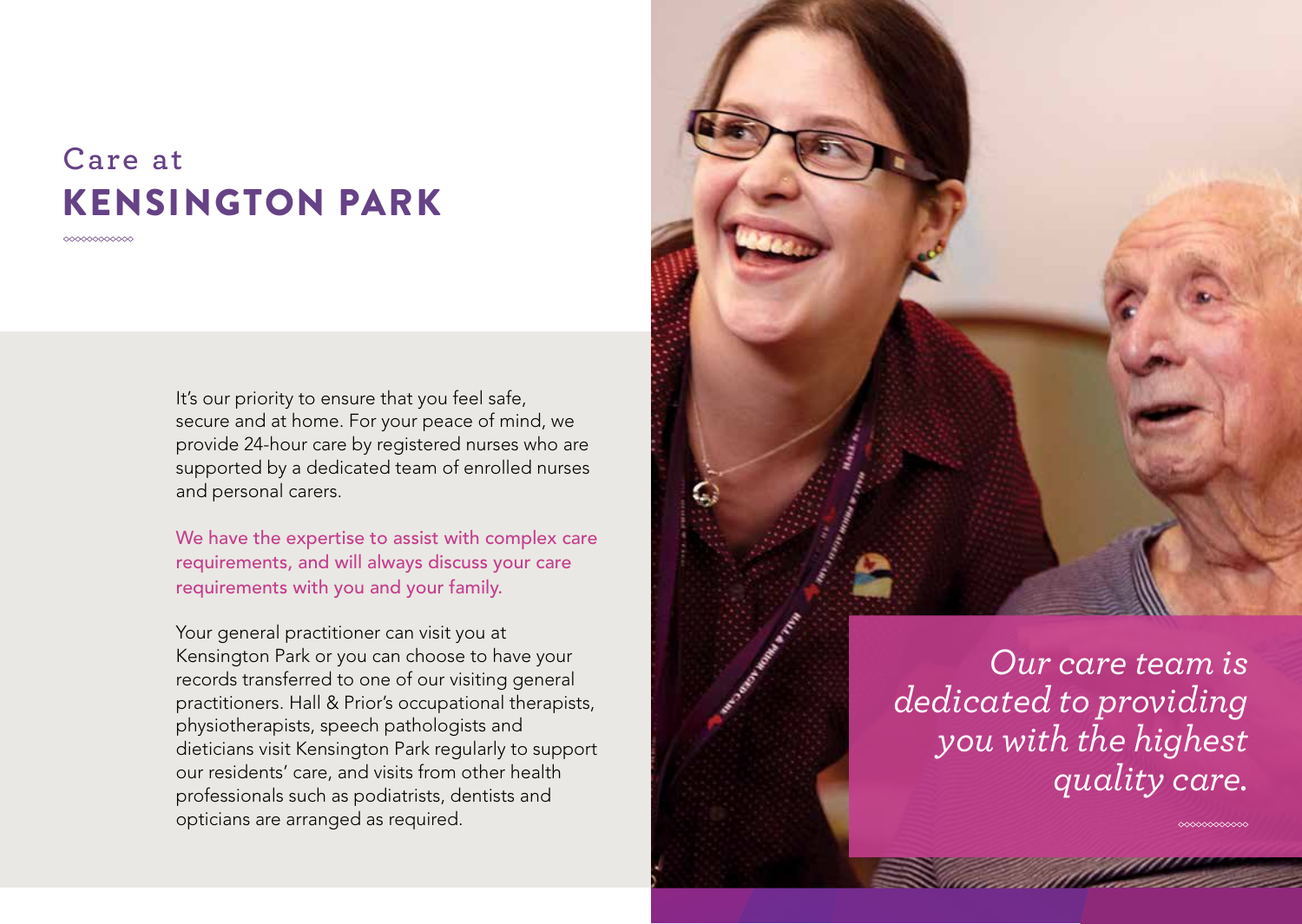

#### WHAT'S ON THE MENU?

Enjoying a variety of delicious, nutritionally balanced meals is an important part of maintaining good health.

Hall & Prior's dieticians and speech pathologists work closely with our kitchen team to provide meals that support our residents' clinical care without compromising on taste.

We offer a choice of hot and cold meals, cater for allergies, and cultural requirements, and create a special menu for a theme day each month.

#### How much does it cost?

The cost of aged care is dependent on your circumstances and is different for everyone. The Government pays a supplement for residents who are assessed as eligible through a combined assets and income assessment: depending on your circumstances the Government may pay all, part or none of your care and accommodation costs.

You can find an explanation of the fees and your payment options on our website or ask our staff for fee and payment information. We will be happy to go through them with you and answer any questions you have.

#### How do I apply?

Before you apply to live at Kensington Park, you will need to be assessed as eligible for residential aged care by an Aged Care Assessment Team, or ACAT. ACAT Assessments are free and your doctor, health centre or local hospital can refer you to an ACAT near you. Please keep a copy of your assessment as you will need to give it to our Director of Nursing before you can move in.

Once you are ready to apply, there are a number of forms that you will need to complete. Our staff are available to sit down with you and guide you through the application process if you like. Please feel free to ask us questions at any time.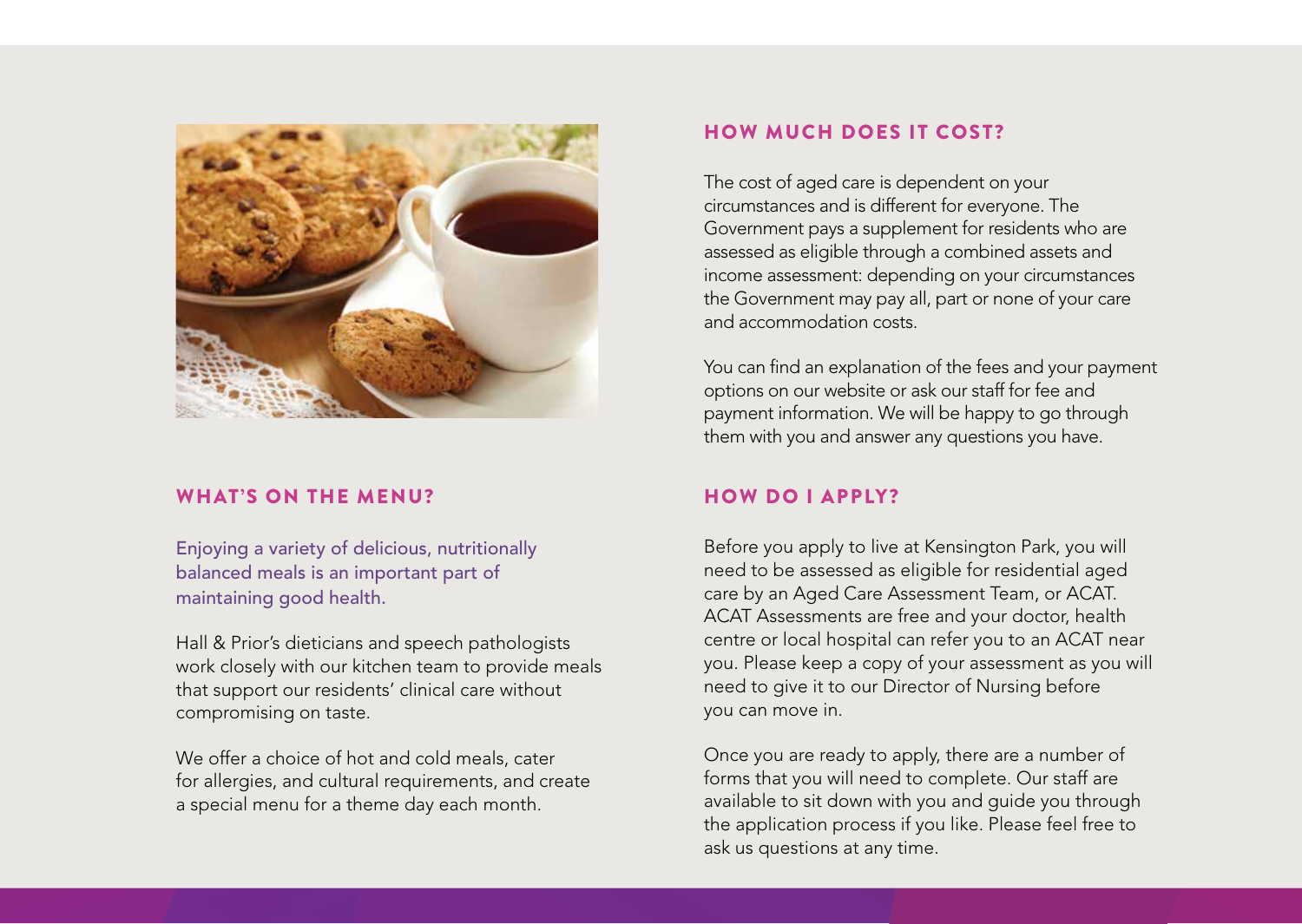## settling in **Moving and**

Moving into an aged care home involves a lot of change for you and your family, and our staff are committed to supporting you during this time.

Your room will be furnished for you, but we encourage you to bring personal belongings such as photographs, pictures and soft furnishings to help you feel at home. There are television sets that you can watch in our common rooms, but you are welcome to bring your own television or radio if you wish.

Having someone to talk to who is knowledgeable and compassionate can make all the difference. Our Director of Nursing is very approachable and is available to discuss your care or the care of your loved one with you at any time. We look forward to welcoming you to our home.



*to talk to who is knowledgeable and compassionate can make all the difference.*

∞∞∞∞∞∞∞∞∞∞